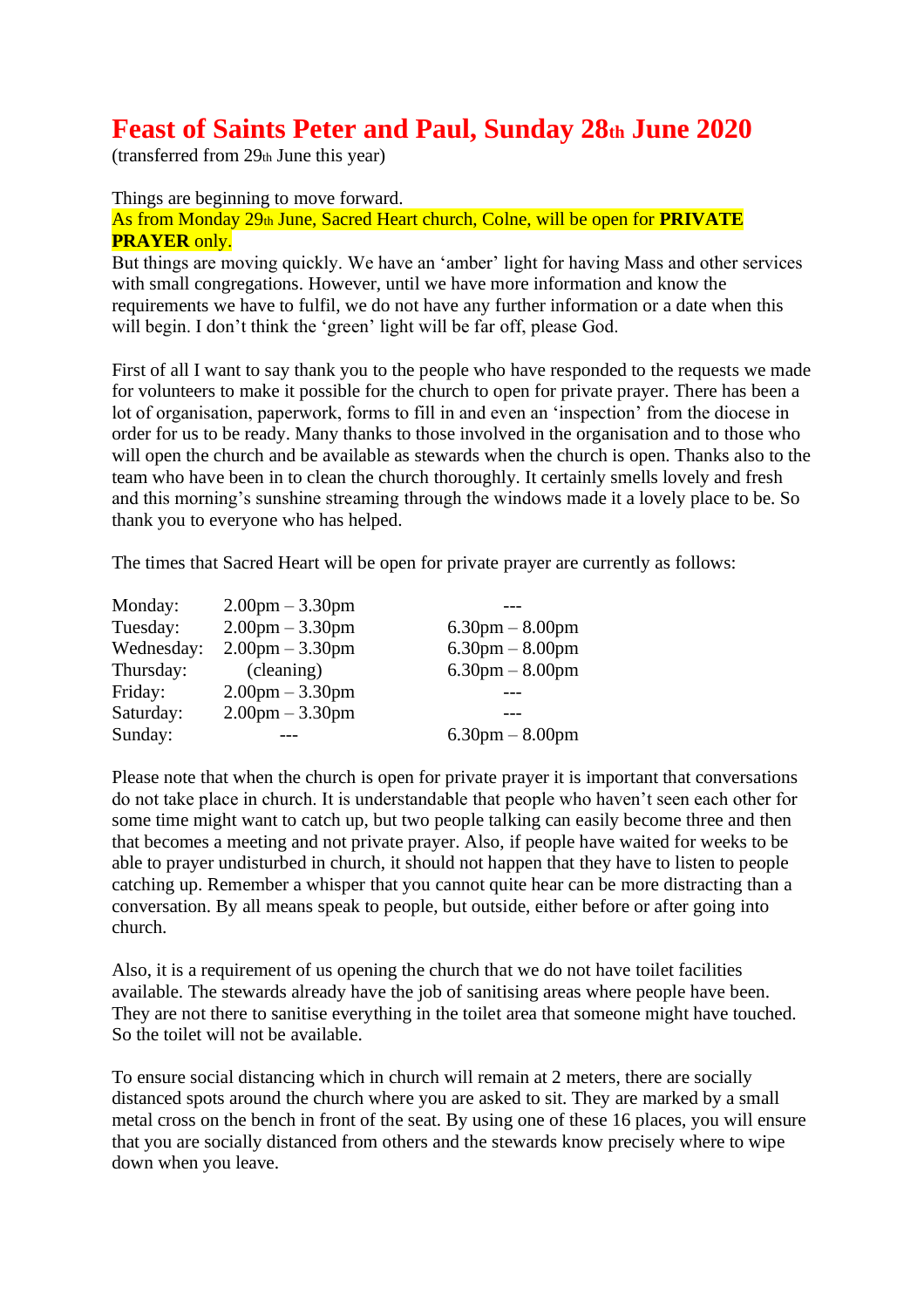By definition, private prayer is private, individual and silent.

If youwant some inspiration for spending your time in private prayer, either in church, at home or elsewhere, there are lots of resources on the internet and there is not problem with bringing a phone or a tablet into church to assist with prayer or scripture reading etc. However, please don't use it for calls, texting or emails while in church. Leave God to do the communicating – undisturbed!

A website you might find useful is [https://www.ourcatholicprayers.com](https://www.ourcatholicprayers.com/)

If you wish to light a candle, votive lights are available at the front of church. Please pick one up and place it on the stand after lighting it from a lit candle, or request a steward to light it for you if you have not lighter. This is to reduce the number of items that people might touch which others will touch after them.

Finally, there is a one way system to avoid walking past someone within the 2 meters. Please enter the church through the usual door and up the centre aisle. Turn right or left to enter a bench. Please leave by going directly from your place to the nearest side aisle. If this is on the left side of the church, then please walk to the front, across the top and down the other side aisle to leave by the side exit. If you sit on the right, please exit by going to the right side aisle and then to the exit at the back of the church which is the side door directly onto Queen Street.

But don't let all this put you off. It will all make sense when you arrive and there will be a couple of friendly stewards to assist with any problems or confusion.

Resources from the Diocese

#### **Phased Reopening of Churches for Private Prayer**

We are continuing to update the page listing with which churches around the diocese have been able to begin opening for private prayer.

The page contains a helpful short video you may wish to share with parishioners, opening times for those churches currently open and a list of the most Frequently Asked Questions.

The link below will take you directly to the page:

[https://www.dioceseofsalford.org.uk/news/covid19/private-prayer-opening/](https://dioceseofsalford.us6.list-manage.com/track/click?u=76e219dab8653b775ba8aac4c&id=cbd6825f91&e=5ce69633f0)

## **Prayer Resource - Lord's Day at Home**

If you would like to say the prayers along with the livestream of Mass, the Lord's Day at Home resource can help you. This week's Lord's Day at Home prayer document will be [uploaded to this](https://dioceseofsalford.us6.list-manage.com/track/click?u=76e219dab8653b775ba8aac4c&id=967c1a52a3&e=5ce69633f0)  [page](https://dioceseofsalford.us6.list-manage.com/track/click?u=76e219dab8653b775ba8aac4c&id=967c1a52a3&e=5ce69633f0) by the end of today (24/06/20)

## **World Day of Prayer Volunteer Vacancy**

We have been asked to share this volunteering opportunity.

The NBCW are seeking a volunteer Catholic Representative for the World Day of Prayer